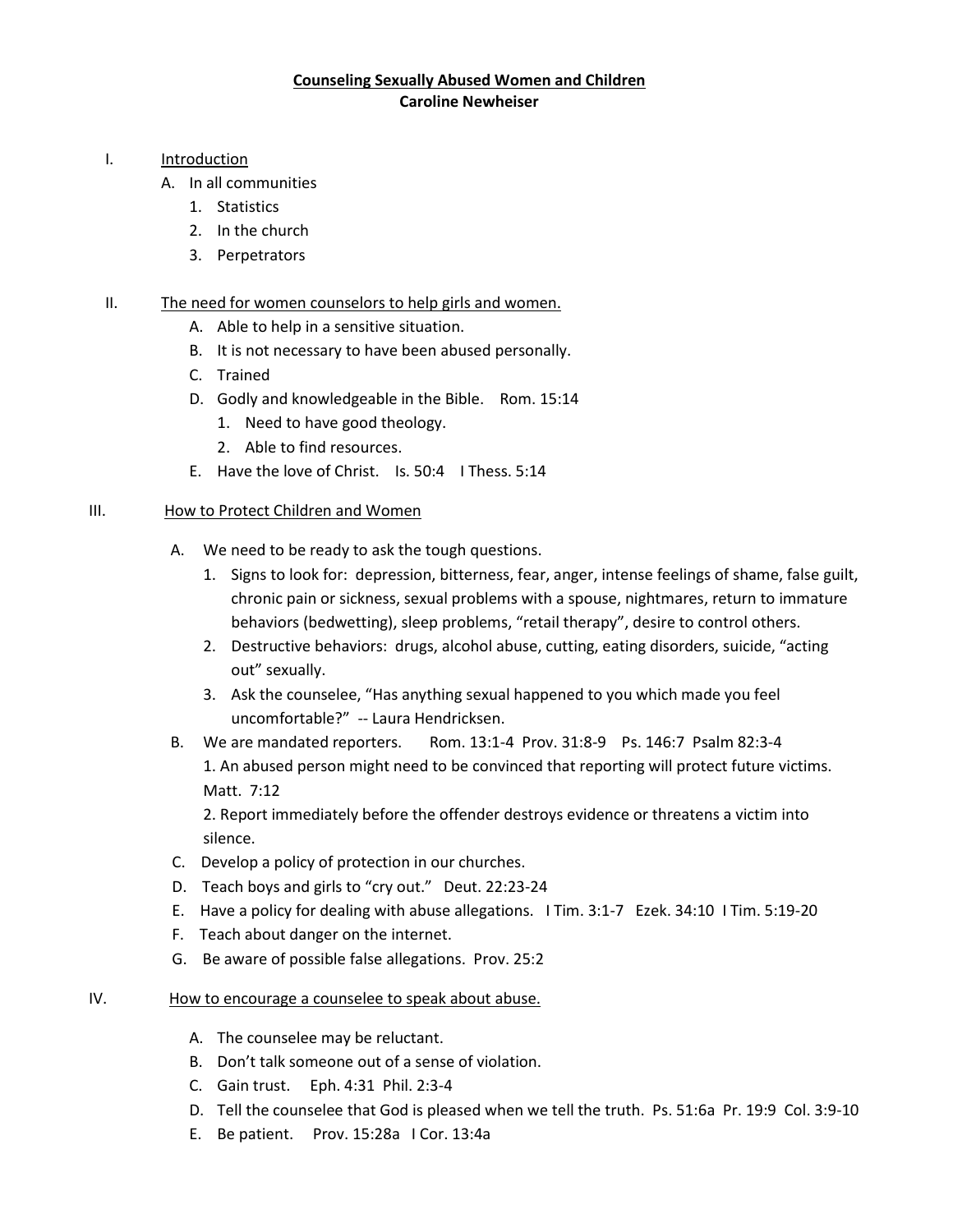- F. Ask open-ended questions.
- G. Do not try to protect the abuser. Psalm 82:3-4
- H. Make sure parents are not part of the problem.
- I. Be aware that a counselee might speak about a "friend."
- J. Use creative means to communicate with a child.

#### V. The Spiritual Struggles of an Abused Person

- A. Shame
	- 1. Excessive washing is an evidence of shame.
	- 2. Tamar felt shame. II Samuel 13, esp. v. 12-13
	- 3. Jesus took our shame. Matt. 5:3
- B. Guilt
	- 1. Identify false guilt. Psalm 25:1-3 Psalm 26
	- 2. Some need to deal with unwanted sexual feelings. I Cor. 10:3-6
	- 3. Some need to confess the poor choices they made in order to receive God's restoration. I John 1:9
	- 4. Jesus took our guilt. Isaiah 6:7 Isaiah 61:10
- C. Memories
	- 1. Do not use visualization because that deals in fantasy.
	- 2. Replace thoughts. Phil. 4:8 II Cor. 10:5b Rom. 12:2
	- 3. Jesus can heal our memories. Matt. 5:4 Psalm 147:3
- D. Fear
	- 1. A loss of trust.
	- 2. Evidences of fear: Obsessive and compulsive behavior, withdrawal from relationships.
	- 3. We can trust God. Hab. 3:17-19 Gen 45:5-8a Prov. 3:5 Is. 12:2-6 Is. 26:3-4 Prov. 29:25
- E. Grief
	- 1. Natural because a sin has been committed. II Sam. 13:19Jer. 17:14 Rom. 12:15b
	- 2. There may be grief at losing a relationship.
	- 3. Emphasize that God hates injustice. Is. 30:18 Is. 48:22
	- 4. Jesus bore our griefs. Is. 53:4-6

## VI. Forgiveness

- A. This area needs to be carefully considered.
	- 1. Wait to bring this up.
	- 2. See if the counselee addresses this.
- B. Forgiveness does not mean that the abuse is not reported.
- C. Forgiveness does not mean that the abuse was ok or should be excused. Luke 23:34a
- D. Forgiveness is not a declaration of God's forgiveness. Mark 2:7c Heb. 9:22
- E. Forgiveness does not always need to seek out the perpetrator.
- F. Forgiveness is an attitude of the heart before God. Mark 11:25 Eph. 4:32 Matt. 6:12 Matt. 18:21-35
- G. The church can help. Matt. 18:15-20
- H. Forgiveness is entrusting judgment to God. II Pet. 2:21-22 Rom. 12:19 Rom. 13:3-4 Gen. 50:19